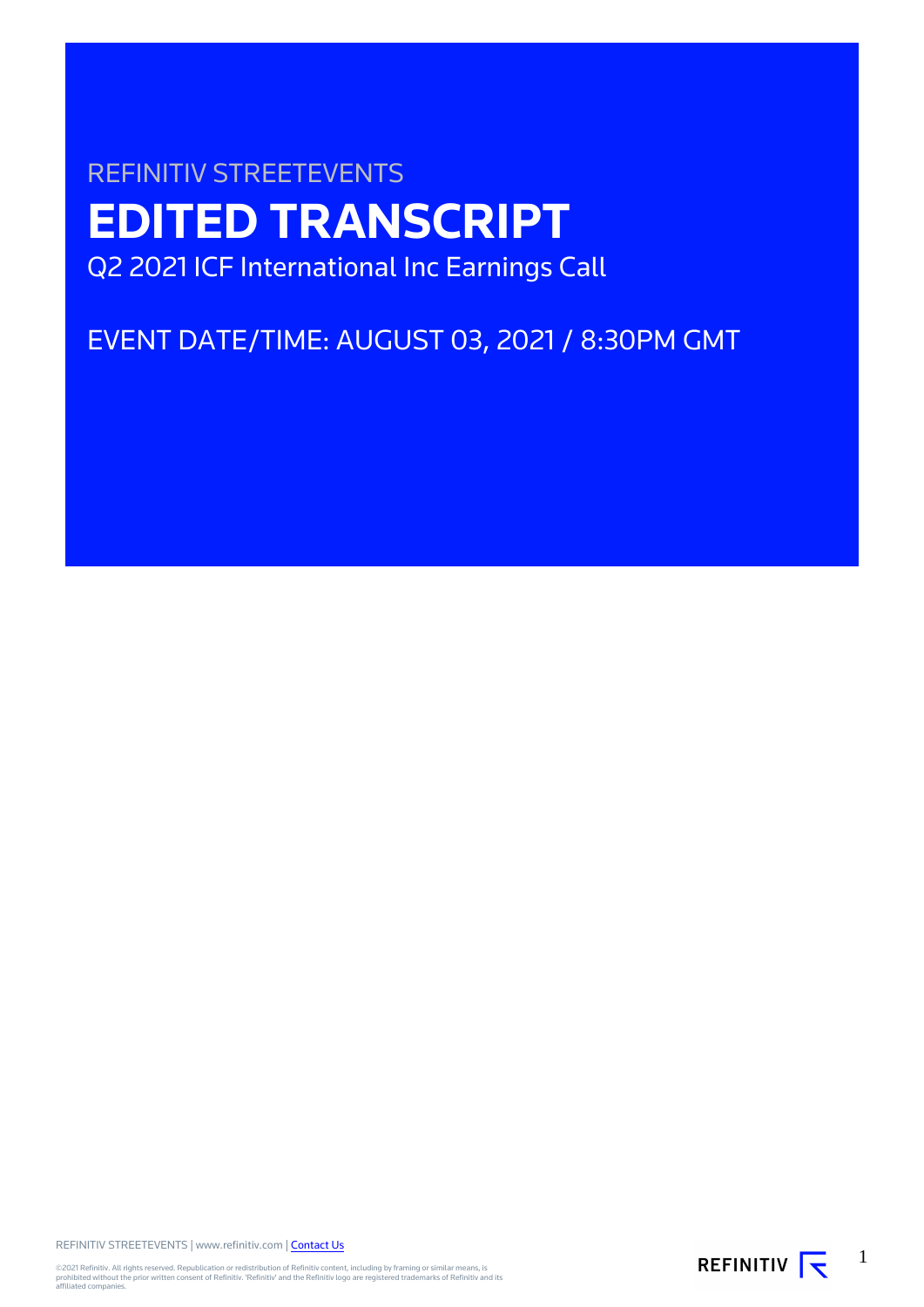#### **CORPORATE PARTICIPANTS**

**Bettina Garcia Welsh** ICF International, Inc. - Senior VP & CFO **James C. Morgan** ICF International, Inc. - Executive VP & Chief of Business Operations **John M. Wasson** ICF International, Inc. - Chairman of the Board, President & CEO

#### **CONFERENCE CALL PARTICIPANTS**

**Andrew Owen Nicholas** William Blair & Company L.L.C., Research Division - Analyst **Joseph Anthony Vafi** Canaccord Genuity Corp., Research Division - Analyst **Kevin Mark Steinke** Barrington Research Associates, Inc., Research Division - MD **Marc Frye Riddick** Sidoti & Company, LLC - Business and Consumer Services Analyst **Samuel England** Joh. Berenberg, Gossler & Co. KG, Research Division - Analyst **Tobey O'Brien Sommer** Truist Securities, Inc., Research Division - MD **Lynn Morgen** AdvisIRy Partners

#### **PRESENTATION**

#### **Operator**

Welcome to the Second Quarter 2021 ICF Earnings Conference Call. My name is Vanessa, and I will be your operator for today's call. (Operator Instructions) Please note this conference is being recorded on Tuesday, August 3, 2021, and cannot be reproduced or rebroadcast without permission from the company. And now I would like to turn the program over to Lynn Morgen of AdvisIRy Partners. Please go ahead.

#### **Lynn Morgen AdvisIRy Partners**

Thank you, Vanessa. Good afternoon, everyone, and thank you for joining us to review ICF's second quarter 2021 performance. With us today from ICF are John Wasson, President and CEO; and Bettina Welsh, CFO. Joining them is James Morgan, Chief of Business Operations.

During this conference call, we will make forward-looking statements to assist you in understanding ICF management's expectations about our future performance. These statements are subject to a number of risks that could cause actual events and results to differ materially, and I refer you to our August 3, 2021 press release and our SEC filings for discussions of those risks.

In addition, our statements during this call are based on our views as of today. We anticipate that future developments will cause our views to change. Please consider the information presented in that light. We may, at some point, elect to update the forward-looking statements made today, but specifically disclaim any obligation to do so.

I will now turn the call over to ICF's CEO, John Wasson, to discuss second quarter 2021 performance. John?

#### **John M. Wasson ICF International, Inc. - Chairman of the Board, President & CEO**

Thank you, Lynn, and thank you all for joining us on today's call to review ICF's second quarter 2021 results and discuss our business outlook. First, let me say that I'm very pleased with ICF's strong second quarter performance and how well we are tracking against the long-term growth catalysts that we have identified.

We continue to report strong revenue growth across our markets and client categories and even stronger growth in EBITDA and earnings metrics. At the same time, we are maintaining our backlog with solid awards, the majority of which represent new business, and we ended the quarter with a record business development pipeline of \$7.2 billion, representing a \$1 billion sequential increase in diversified opportunities across our government and commercial client sets. This reflects funding trends in our markets and supports our confidence in reaching the higher end of our guidance ranges on service revenue, EBITDA and EPS in 2021, and underscores our strong positioning heading into 2022.

ICF's second quarter revenue growth was led by a double-digit increase in revenues from both government clients and commercial energy clients, which together accounted for 87% of our total revenues for the quarter. While commercial marketing services revenues were stable with last year, and our aviation consulting practice saw a pickup in business.

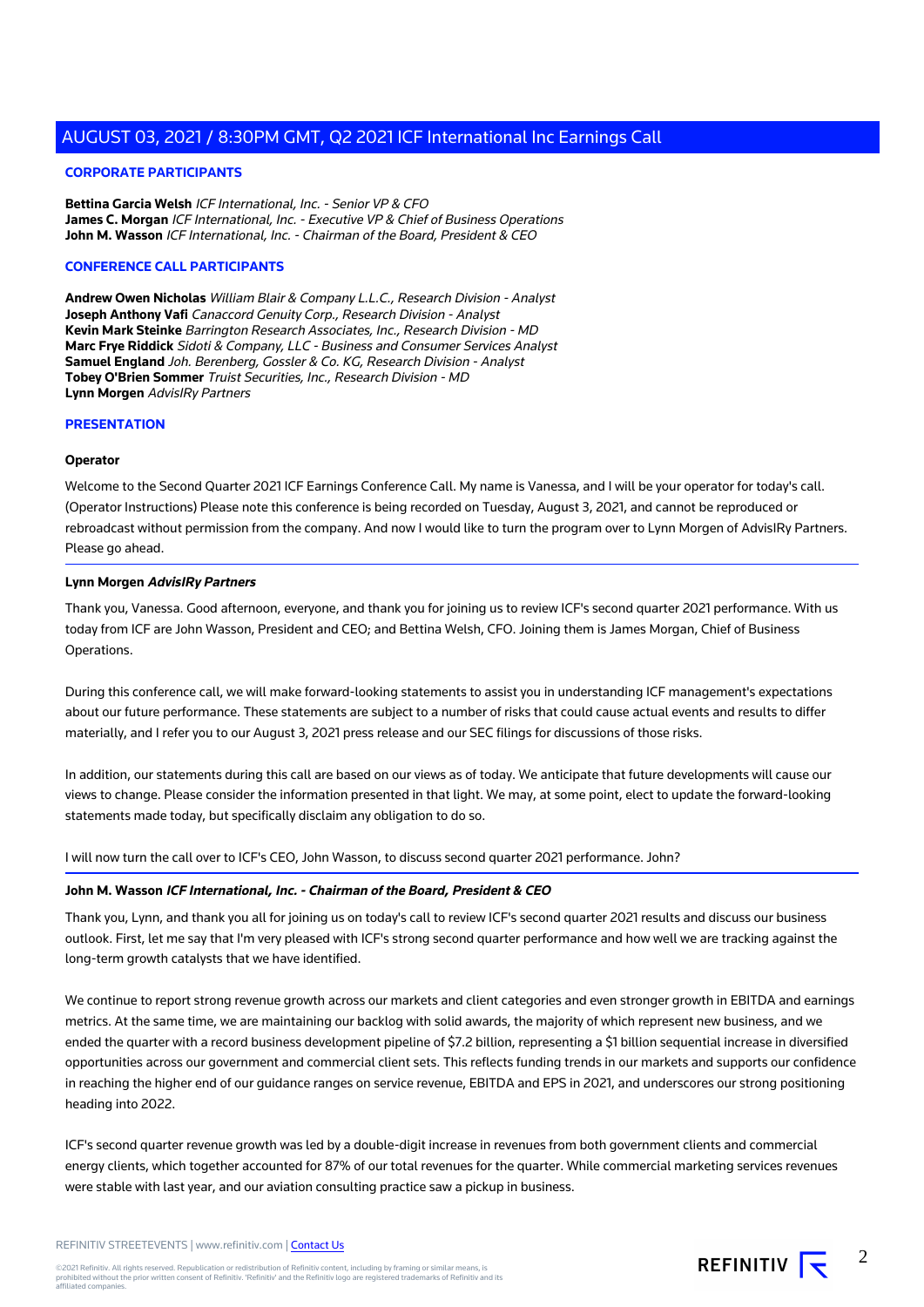Looking more closely at our client categories, federal government revenues increased 6.7% year-on-year, in large part representing our continued work in the areas of IT modernization, digital transformation, climate change and resilience, and public health and social programs at key civilian agencies.

This was also a strong quarter for contract awards in the federal arena, which increased 54% year-on-year and included an important recompete with the U.S. National Cancer Institute to provide digital communication services for its behavioral health programs, with the U.S. National Aeronautical Space Administration, or NASA, to assist with climate change research, and with the Social Security Administration to continue our IT modernization work to automate its physical security processes. In IT modernization, we were also awarded a new project to help modernize the U.S. Federal Transit Administration's oversight tracking system, and we received additional funding to continue modernization efforts for the U.S. General Services Administration.

In the first half of this year, our IT modernization revenue is up over 15% year-on-year, in large part reflecting the revenue synergies we have generated since we acquired ITG in January of last year. By combining ICF's domain expertise, robust business development platform and contract vehicles with ITG's best-in-class qualifications, track record, deep technology partnerships and leading platform expertise, we have been able to win contracts that neither firm could have won on its own. Additionally, our business development pipeline in IT modernization remains over \$1.5 billion.

We continued to build our public health presence in the third quarter with our largest client, the Department of Health and Human Services, accounting for 27% of first half 2021 government revenues. We remain in the response phase with respect to the pandemic, and since the onset of COVID-19, ICF has received contract modifications and awards totaling approximately \$55 million to provide policy and scientific analysis, research, communications and project management services to government clients.

We are writing a tremendous number of proposals in the federal government arena, where our business development pipeline was at a record \$4.5 billion, including a large number of public health, health IT, social program, and as I just mentioned, IT modernization opportunities.

We're also closely monitoring developments with respect to the infrastructure bill, which is where our environmental impact analysis, project permitting and construction monitoring of infrastructure projects, and our expertise in resilience, mitigation and clean tech, also come into play.

Also, President Biden's fiscal 2022 budget proposal includes double-digit increases for many of the civilian agencies that we serve, most notably a 24% increase for HHS. While it is too soon to say how this will all play out, I do think it's safe to say that ICF will see a significant amount of additional spending in many areas of our addressable market in the coming years, and we are investing in the talent and technology to enable us to capture those opportunities.

Revenues from state and local clients increased modestly in the second quarter, reflecting both a robust market for disaster management, resilience and mitigation, advisory and implementation services and opportunities to provide technical assistance and implementation services to state and local governments to help them manage and distribute more efficiently federal dollars received through stimulus and relief programs.

We extended and expanded our work in Puerto Rico during the second quarter. ICF was awarded an additional \$13.7 million to extend our FEMA-funded grants management work and another \$13.1 million to expand the implementation of their housing authority's rehabilitation, reconstruction and relocation program for single-family homes damaged by Hurricanes Irma and Maria.

Also in the second quarter, ICF was awarded a new \$9 million contract by the government of the U.S. Virgin Islands Department of Labor to implement a new workforce development program that will train local workers to support the territory's recovery from the 2017 hurricanes.

Additionally, in state and local, we continue to support our environmental services clients, particularly in transportation, water, energy

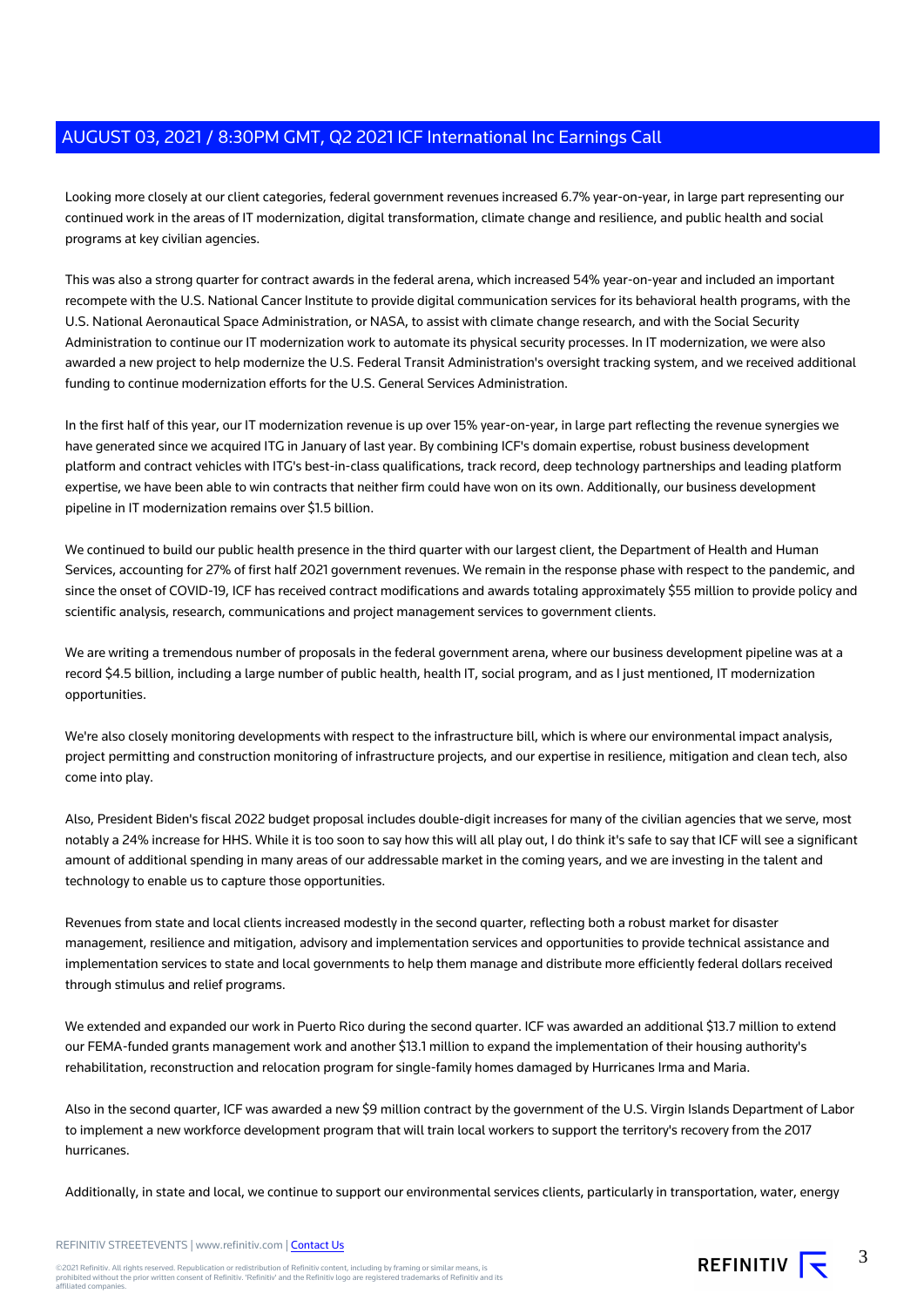and planning and development. We are busy on a broad range of projects that include high-speed rail, conservation planning, new reservoir planning and permitting and renewable energy projects.

As noted in our earnings release, revenues from international government clients increased substantially in the second quarter, primarily reflecting a sizable short-term project that includes substantial pass-through revenues, which we expect to wind down throughout this year. ICF continues to make good progress on climate-related work internationally with extensions being secured for many of our existing wins, plus a number of new opportunities where we are recognized for expertise in climate advisory and implementation services.

Additionally, the European Green Deal is yielding many opportunities in policy design and green finance, with a strong pipeline of work on clean energy transition in the European Union. We continue to expect our international government revenues in 2021 to show considerable growth compared to 2020 levels, but not at the magnitude we saw in the first half of the year.

Moving to a review of our commercial businesses, commercial marketing services revenue was steady in the second quarter, up just under 1% year-on-year. The health care and consumer packaged goods market continued to show strength, while those markets that have been hardest hit by the pandemic are in an early recovery phase.

Our commercial marketing group continues to win awards and recognitions for their work, including being recognized as a strong performer among loyalty solution providers in the Forrester Wave. I'm also pleased to report that our commercial marketing group has been engaged by large brand clients, including Skittles and Miller Lite, on campaigns that promote social inclusion and acceptance during Pride month.

Our commercial energy markets business had another great quarter, with revenues up 11.4% year-on-year. This represented very strong performance across the group, led by the startup of new energy efficiency programs and the expansion of existing contracts.

We continue to win energy efficiency work in California with multiple new awards this quarter and anticipate additional opportunities as the state makes progress towards its goal of 60% or greater outsourcing. We're also monitoring developments in several other states as energy efficiency-related programs are instituted or expanded to address state climate targets. For example, in New York, ICF implements the Clean Heat program for all the New York investor utilities. This innovative program is designed to replace fossil fuel heating systems with electric heat pumps. We expect similar electrification programs, including expansion of state electric vehicle programs, in several other jurisdictions.

Commercial energy advisory service business, which now includes distributed grid services, also had a strong quarter. A main driver of this growth was our power and technical advisory business, which is associated with continued high demand for financial and [engineering] (corrected by company after the call) due diligence services around the development and deployment of renewable resources and energy storage.

And our environmental services work for commercial energy companies remained steady, with new contract wins with utilities and renewable energy developers. We also continue to pursue construction and compliance monitoring contracts for new or rebuilding energy infrastructure, including environmental studies for large offshore wind projects.

Key trends affecting the energy sector include decarbonization, electrification, distributed energy resources, resiliency, energy equity and the change in utility business models. And all of these are closely aligned with the current administration's priorities, and all represent growth opportunities for ICF.

To summarize, this was another quarter of very strong performance for ICF, building on the positive momentum we experienced at the end of 2020 as well as in this year's first quarter. Following 3 consecutive quarters of record contract sales, in the second quarter we were awarded \$398 million in contracts, 41% ahead of the prior year, and our trailing 12-month book-to-bill was at 1.48x, the highest in recent memory.

Also, we have replenished our business development pipeline to a record \$7.2 billion, adding \$1 billion since the end of the year's first

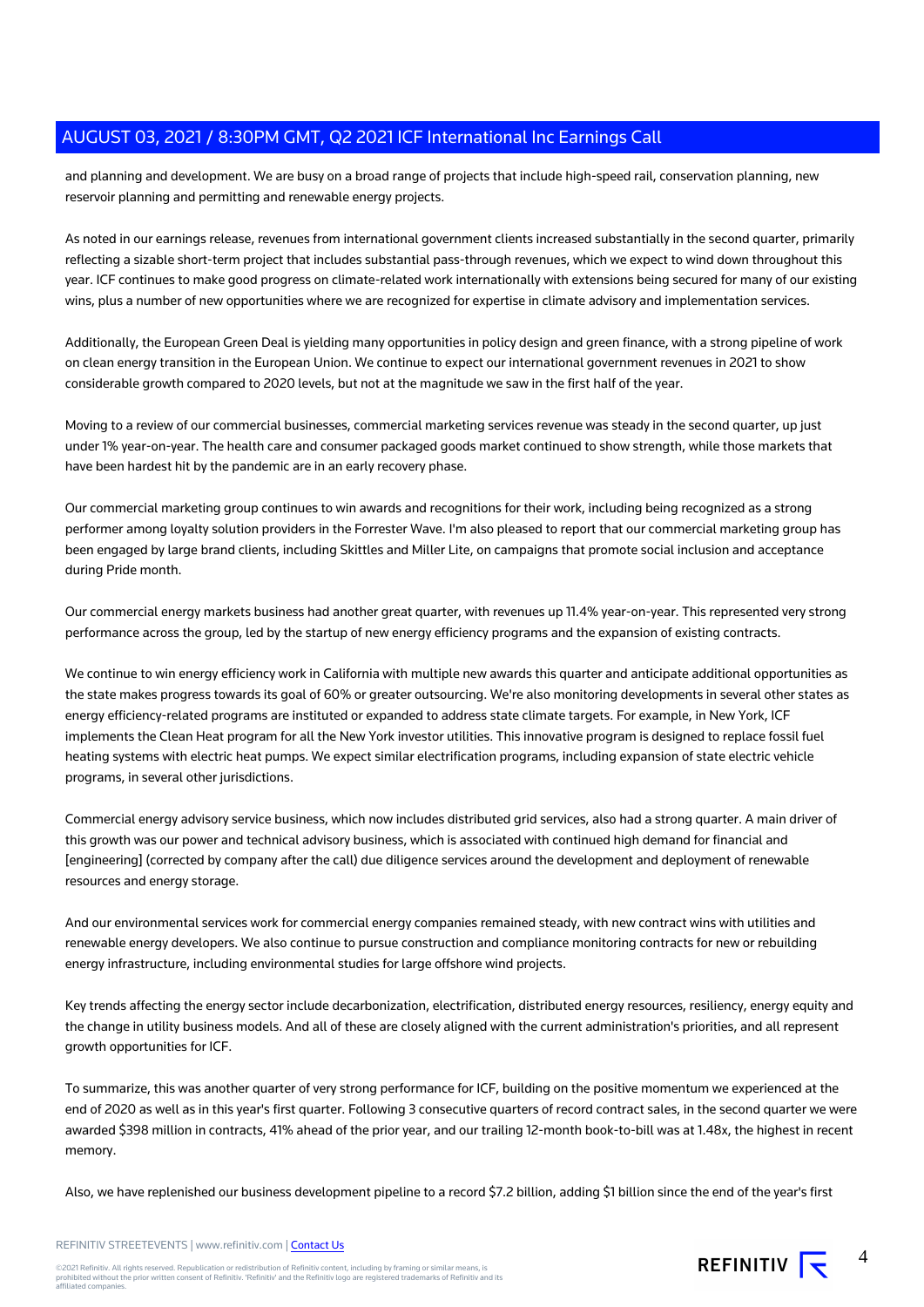quarter. These are strong indications of the growth potential we have on the horizon. At the same time, we are prioritizing greater engagement with our employees and increasing our investments in people, recruiting and technology to ensure that ICF is well positioned for future growth and success.

And with that, I'll turn the call over to Bettina Welsh for a financial review. Bettina?

#### **Bettina Garcia Welsh ICF International, Inc. - Senior VP & CFO**

Thank you, John. Good afternoon, everyone. I'm pleased to share a more detailed view of our strong second quarter 2021 financial performance that puts us on track to achieve the upper end of the full year guidance for service revenue, EBITDA and EPS that we provided at the start of the year.

Second quarter 2021 total revenue was up 10.9% to \$392.5 million year-on-year driven by strong performance in both government and commercial markets, which increased 13% and 6% year-over-year, respectively. Service revenue grew 7.7% year-over-year to \$281.4 million. Pass-through revenue increased this quarter and accounted for 28.3% of total revenue, in line with our expectation that pass-through revenues for the full year will be approximately 28% of the total revenue. Keep in mind that in the fourth quarter of last year, we had an exceptional increase in pass-through revenues that was onetime in nature and related to the completion of a large contract.

Gross profit increased 11.7% on a year-on-year to \$145.9 million. Gross margin on total revenue expanded 30 basis points to 37.2%, while gross margin on service revenue grew 180 basis points to 51.8%.

Indirect and selling expenses were \$106.2 million compared to \$99.3 million in the year ago quarter. As a percentage of service revenue, indirect selling expenses were 37.7%, down 30 basis points from last year's second quarter.

We had significant growth in EBITDA and adjusted EBITDA in the second quarter with EBITDA up 26.7% to \$39.7 million and adjusted EBITDA, which excludes special charges, up 23% to \$40 million. Adjusted EBITDA margin on service revenue expanded 180 basis points to 14.2%. This strong performance reflected several factors, including service revenue growth, favorable business mix, high utilization, lower indirect costs as a percent of service revenue and the pull forward of energy efficiency project work and energy incentive fees from the second half of this year. We are very pleased with these results as they were achieved while we continued to invest in our business in anticipation of increased activity in our high-growth markets.

Operating income of \$32 million was up 40.3% from the \$22.8 million reported in the second quarter of 2020. Our tax rate was 30.7% compared to 29% in the second quarter of 2020.

Net income for the quarter was \$20.3 million or \$1.07 per diluted share, up 48.7% from the [\$13.7 million] (corrected by company after the call) or \$0.72 per diluted share in the second quarter of 2020. On a non-GAAP basis, excluding the impact of amortization of intangibles and severance/staff realignment charges, earnings per share increased 33.7% to \$1.19 year-over-year. As you can tell from our reaffirmed full year guidance at the upper end of our initial ranges, we are expecting EPS performance in the second half of this year to be similar to that of the first half as the contracts we won late in 2020 and early this year continue to ramp up.

Shifting to the cash flow statement, our operating cash flow of \$6.3 million was in line with our expectations, and we continue to anticipate operating cash flow for the full year of approximately \$100 million. Capital expenditures for the first half of the year were \$7.5 million compared to \$9 million in the prior year. Days sales outstanding for the second quarter were 82 days compared to 88 days in the similar period last year. Our capital allocation strategy remains a balanced approach. We will continue to invest in organic growth and acquisitions, pay down debt, as well as return capital to shareholders in the form of dividends and share repurchases.

In the second quarter, we repurchased 21,800 shares for \$2 million to offset the dilution of our employee incentive programs. Also, today we declared a quarterly cash dividend of \$0.14 per share payable on October 13, 2021, to shareholders of record on September 10, 2021.

For modeling purposes, here are updated metrics for 2021. Depreciation and amortization expense is now expected to be in the range of

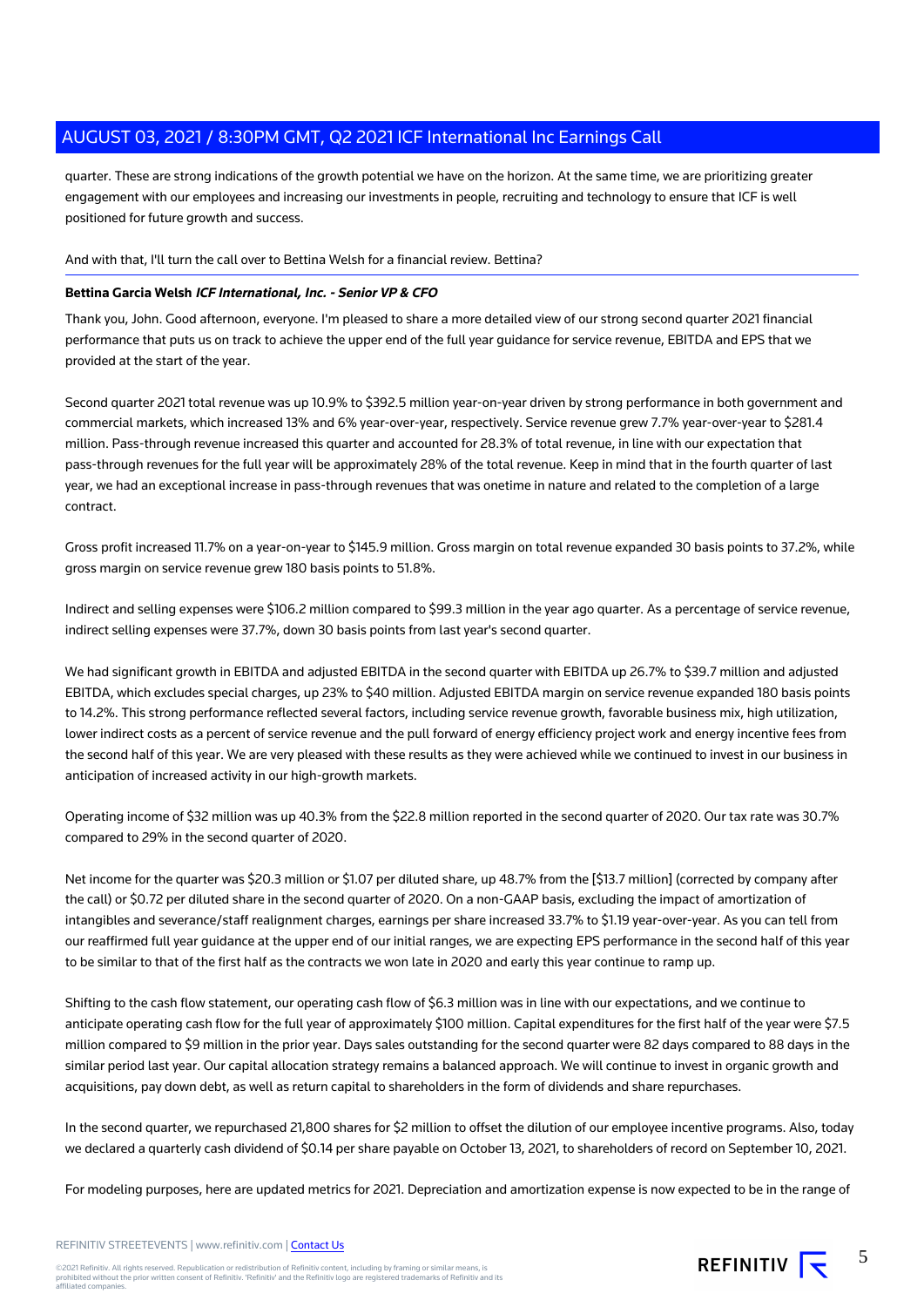\$19 million to \$20 million, slightly below our initial expectations. Amortization of intangibles should be in the range of \$11.8 million to \$12.2 million. Full year interest expense should range from \$11 million to \$12 million. Full year tax rate will be no greater than 28%, whereas we previously noted no greater than 27%. We expect fully diluted weighted average share count of approximately 19.1 million for 2021. And capital expenditures are anticipated to be approximately \$20 million. As I mentioned earlier, our expectation for cash flow is approximately \$100 million.

With that, I'll turn the call back to John for his closing remarks.

#### **John M. Wasson ICF International, Inc. - Chairman of the Board, President & CEO**

Our first half performance has firmly positioned ICF to report full year 2021 service revenue, EBITDA and EPS that are at the upper end of the guidance ranges we provided at the time of our fourth quarter 2020 earnings release. Also, I am pleased to report that in the first half of this year, over 60% of ICF's service revenue represented work in key areas in which we expect growth rates in the aggregate to be at least 10% over the next several years. This universe accounted for 55% of annual revenues in 2020. These high-growth areas include IT modernization, public health, disaster management and utility consulting as well as climate, environment and infrastructure, which align well with the current administration's priorities. This positioning, together with our robust backlog and pipeline, support our confidence in ICF's organic growth prospects over the next several years.

Additionally, we have the financial resources to pursue acquisitions that can further expand our addressable market.

The problem-solving nature of our work has enabled ICF to attract an exceptional group of people who are dedicated to making a positive difference and who share our commitment to carbon neutrality, diversity, social justice and equality. We appreciate their contributions to our success and encourage you to visit our website to learn more about how ICF addresses its ESG responsibilities. Operator, I'd now like to open the call to questions.

#### **QUESTIONS AND ANSWERS**

#### **Operator**

(Operator Instructions) And we have our first question from Tobey Sommer with Truist Securities.

#### **Tobey O'Brien Sommer Truist Securities, Inc., Research Division - MD**

I was wondering if you're able to parse out these strong contract awards, the extent to which the influence of the change in administration is, a, driver or if this is still representative of bids and momentum that may, in fact, have sort of predated the election and change in administration.

#### **John M. Wasson ICF International, Inc. - Chairman of the Board, President & CEO**

Yes. No, sure, Tobey. That's a good question. I would say, generally, I think the award drivers remain -- opportunities that predated the administration that we've had in capture and subsequent proposals over the last several quarters. They are in the key growth areas that we've emphasized prior to this administration and that certainly those growth drivers continue, IT modernization, public health, disaster recovery utility programs.

But the things -- the awards we're seeing today and have had year-to-date, really predated the administration in terms of the capture and the proposal efforts and now getting to awards. So I think that's how -- certainly how we see it.

#### **Tobey O'Brien Sommer Truist Securities, Inc., Research Division - MD**

Okay. Great. Now you cite a lot of sort of key markets as having good outlooks, and that's terrific. Is there -- if asked to sort of rank order the areas where you think you're going to have the fastest growth over some sort of time period, doesn't have to be near term, it can be over some sort of medium or long term; how would you answer that question?

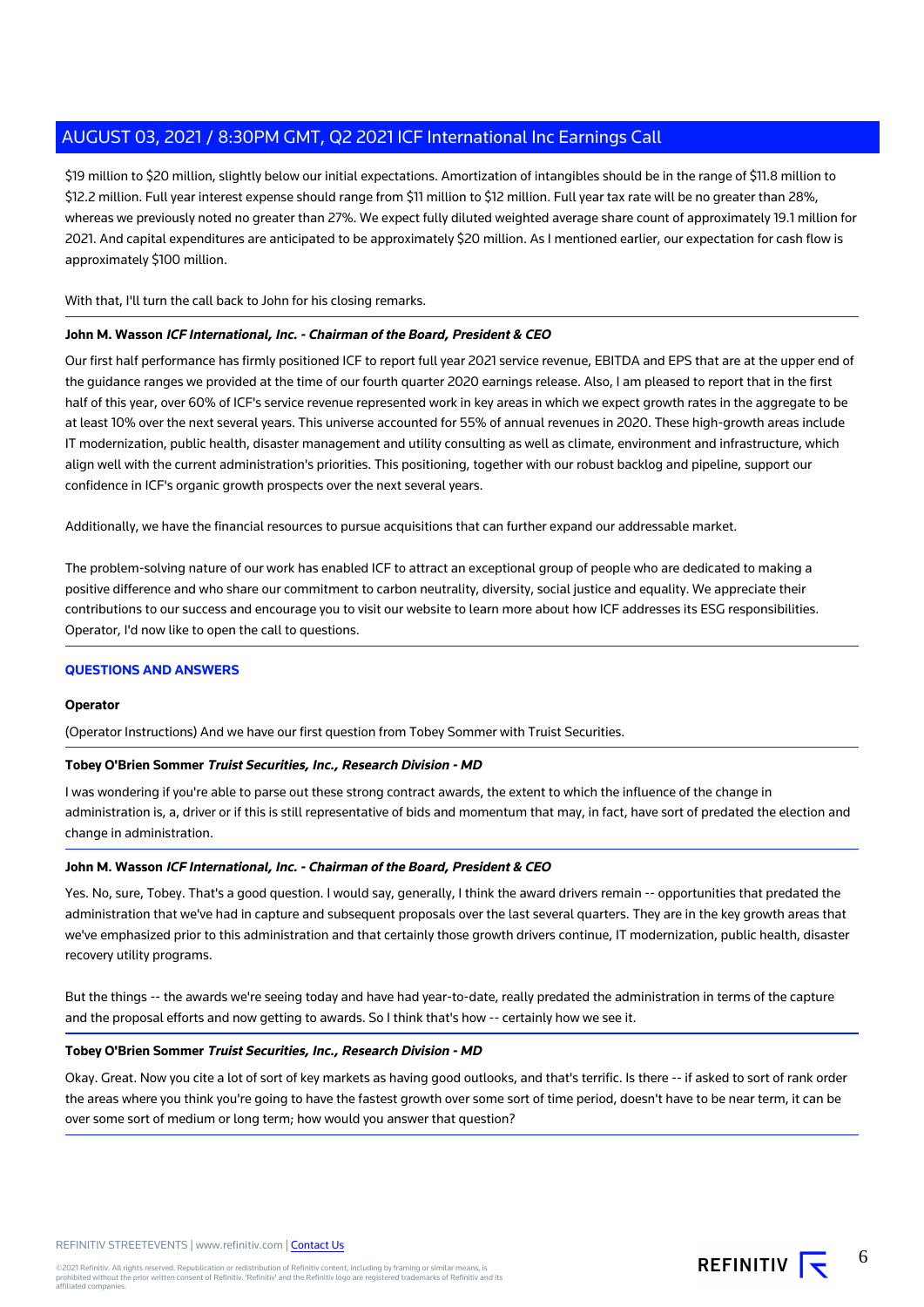#### **John M. Wasson ICF International, Inc. - Chairman of the Board, President & CEO**

I would say, first, we're pleased with the bounty of growth drivers in our markets right now. I mean -- I think as I just said, I mean, We've had 4. We've talked about for the last year or 2 IT, public health, disaster recovery, utility programs. Including with this administration, we've also that discussed climate, I think, will -- kind of moves up to a key growth driver and infrastructure has the potential too.

I would -- I think what I would say, Tobey, is we see all of those as double-digit growth markets. As I said, we're -- 60% of our revenues in the last quarter were in those markets, and they're growing north of 10%. I think we've emphasized that IT modernization has been growing north of 15% for the year for the last 5 or 6 quarters, if not more, since we completed the ITG acquisition.

So I would put them all in a north of 10% bucket. I would hesitate to try to rank order them from there. I think they're all strong growth drivers. So -- and we're quite excited about them. I think we're confident they'll remain growth drivers for the next several years.

#### **Tobey O'Brien Sommer Truist Securities, Inc., Research Division - MD**

Okay. That's work left for us to do then. If -- you did the ITG acquisition not long ago and just cited the superior growth you've generated since then. How would you describe your enthusiasm to do more acquisitions? And if you could share areas of interest, that would be helpful.

#### **John M. Wasson ICF International, Inc. - Chairman of the Board, President & CEO**

Sure. So I mean I think as you know, over the 15 years we've been a publicly traded company, I mean we've -- acquisitions and M&A has been a key aspect of our strategy. I think we've talked about that our average compound growth has been around 15% and half of it has been organic, half has been inorganic.

And so I do think M&A remains a key part of our strategy. I think we're primarily focused on companies in the key growth markets that I just mentioned. And I would say that -- and I think I've said this many times, I mean, we -- we're looking for quality companies, high-quality companies that are a good cultural and strategic fit where we really see a path to significant synergistic revenues when we put their capabilities together with ours like we've achieved for ITG.

And so I think we're -- so we're certainly -- I mean it's an active time in the M&A market. There's a lot of activity. I would say the valuations are frothy. But even with that, if you can find a high-quality company where you can really have confidence in the strategic and cultural fit, and you can see the synergistic revenues, it can be transformational.

I mean ITG has certainly opened up in a much more significant way the IT modernization market for us over the last, whatever, 16, 17 months. And so we're focused on the federal side in health, health IT, IT modernization, certainly in commercial energy markets. If the right opportunity came in disaster recovery, we take a look at that. But I think that's how we're currently looking at M&A.

#### **Operator**

We'll have our next question from Joseph Vafi with Canaccord.

#### **Joseph Anthony Vafi Canaccord Genuity Corp., Research Division - Analyst**

Great results and great to see the broad-based strength in the business. Just to start, I know in some of your prepared comments, John, you talked about -- it's clearly a good bookings quarter, but you also discussed the fact that the pipeline was actually pretty strong, and we're kind of in the middle of the federal budget cycle.

So just wondering where you're seeing extra kind of pipeline strength at this point in the federal budget cycle. And then just one for Bettina also. I know you mentioned that there was some pull forward on some of the energy business. Just wondering what the second half may have in store or the next few quarters may have in store with that pull forward? And then I'll have a quick follow-up after that.

#### **John M. Wasson ICF International, Inc. - Chairman of the Board, President & CEO**

Yes. I think on the IT question, Joe, on the federal side, I think we're -- certainly, the -- I mean, again, I keep going back to the same key growth drivers. I mean I think IT modernization is certainly driving our -- significant driver of our pipeline. Public health and social

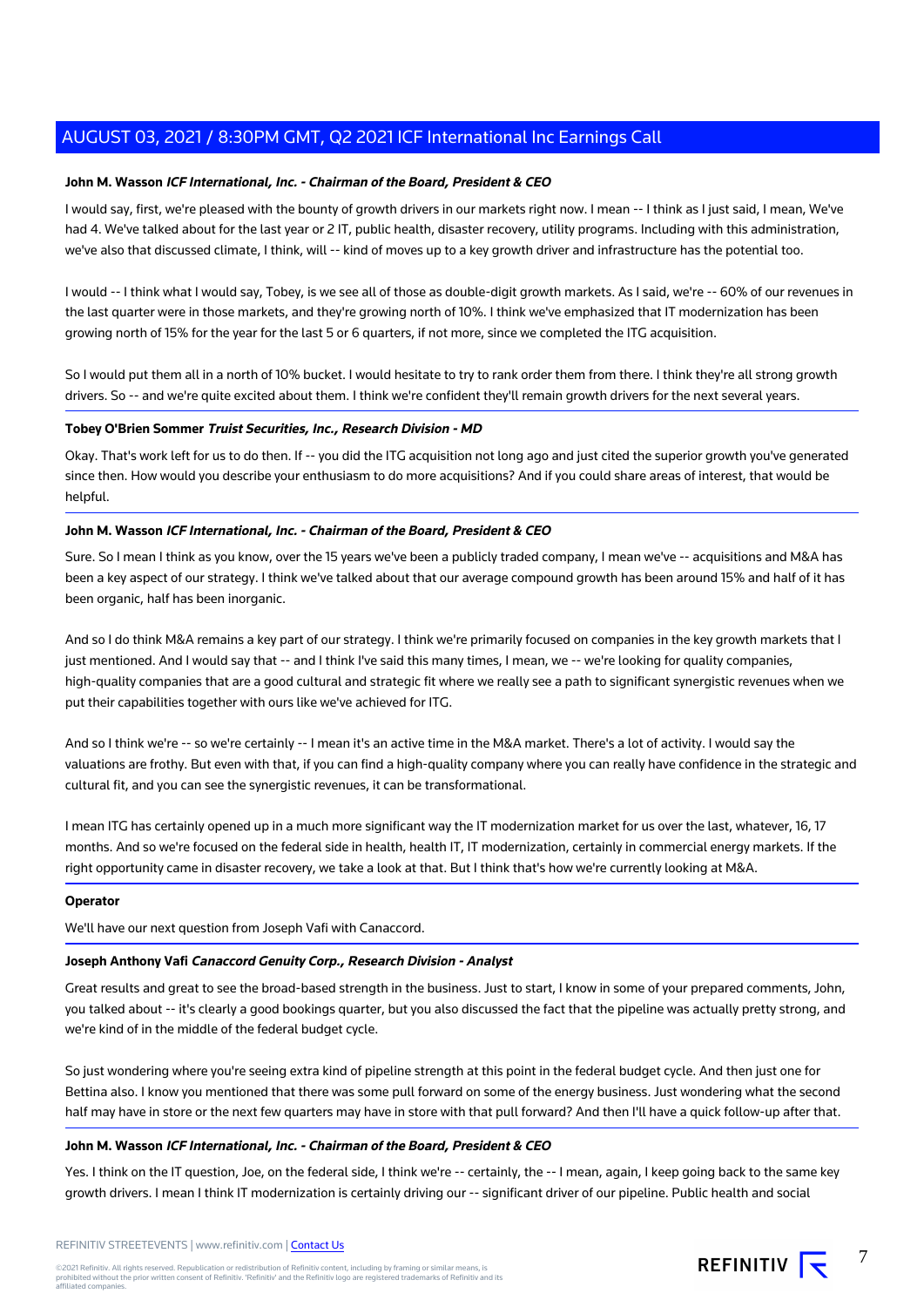programs at HHS. I mean I said that that's like -- I said, 27% of our federal revenues. We are seeing significant opportunities there. We are seeing more opportunities also on the -- we're starting to see more opportunities on the energy and environmental front. So I would say those are the areas of focus in federal.

It's also -- we're seeing a significant -- you didn't ask about commercial, but I would say that the commercial energy markets, we've really had a strong first half year in terms of the awards and the pipeline and the revenue growth in that business. And I think that they're - we're just seeing very significant opportunities across our commercial energy business with utilities, energy efficiency and then all the other kinds of programs that we've talked about, decarbonization, electrification, renewable energy, utility of the future resilience. We're seeing very strong opportunities there.

So that's -- and disaster recovery. I have to say, we announced several awards in Puerto Rico and that -- again, I think we are expecting double-digit growth in the disaster recovery this year. And so I think that's -- I know it sounds like a broken record with those markets, but that's -- I think that is really driving a lot of our business. Do you want to answer this question on the pull forward?

#### **Bettina Garcia Welsh ICF International, Inc. - Senior VP & CFO**

Sure. And just to remind folks, we have recently begun with regard to the energy pull forwards and the incentive fees that we had begun several of these fixed-price energy contracts where the revenues are being recognized on a straight-line basis through the year, but the costs will ramp up as the program progresses, right? So this, combined with the timing of the energy incentive fees on several contracts really benefited the second quarter gross margin by about 70 basis points.

So -- and just a reminder, we experienced this last quarter, but at a higher rate. Having said that, we don't expect continued material pull forward going forward. In fact, I think last time we expected -- we stated that we expected gross margin to be around 37% for the full year. And we continue to expect the same going forward.

#### **John M. Wasson ICF International, Inc. - Chairman of the Board, President & CEO**

I just would add -- I mean I would just add. I mean I think I agree with everything Bettina said. I think the net-net of this pull forward is our plan for the year, I think initially it was more of a bit of a hockey stick that we'd -- it was more back end -- back half loaded in terms of the higher growth and we kind of have a bit of a hockey stick as we went throughout the year.

What's happened here is as we've pulled forward this energy work into the first quarter. I think we're now expecting pretty consistent revenue and earnings growth quarter-by-quarter for the year. And you can see we're -- I mean we're guiding to the upper end of our guidance range, which I think puts us in a 7.5%, 7.6% service revenue growth and double-digit earnings growth. But we -- I think that will be pretty consistent growth here as opposed to kind of more of a hockey stick we initially expected.

#### **Joseph Anthony Vafi Canaccord Genuity Corp., Research Division - Analyst**

Sure. That makes sense given the nature of the contract structure. And then just one follow-up, maybe more of a strategic question. ITG acquisition, clearly looks like it's working out pretty well. The combination of the technology capability and the subject matter expertise coming together for some synergies. And I know you're really not that focused on DoD, but just across the civilian government, do you think you have a big enough footprint now kind of from a strategic level with what you have now? Or is there room for more potentially M&A on the IT side?

#### **John M. Wasson ICF International, Inc. - Chairman of the Board, President & CEO**

Yes. I would say that -- well, there's certainly more M&A potential in the IT modernization and IT side. I mean I think -- I mean we've significantly added scale on the IT modernization front. But I think as I've said before, we're always looking to add additional platforms. I mean, I think we have scale on ServiceNow and Appian, but there's other platforms out there that we'd certainly be looking to add scale.

And I mean it's a business world, where you need to have the scale, you need to have the people or the bodies to demonstrate you can deliver the larger programs. I would say, Joe, that we still see significant opportunity on the civilian side on the IT modernization and broader IT fronts. And given that's where 95% of our revenues are and we really have deep relationships in those agencies, I mean I just think there remains significant growth for us on the civilian side and given our focus on our domain expertise.

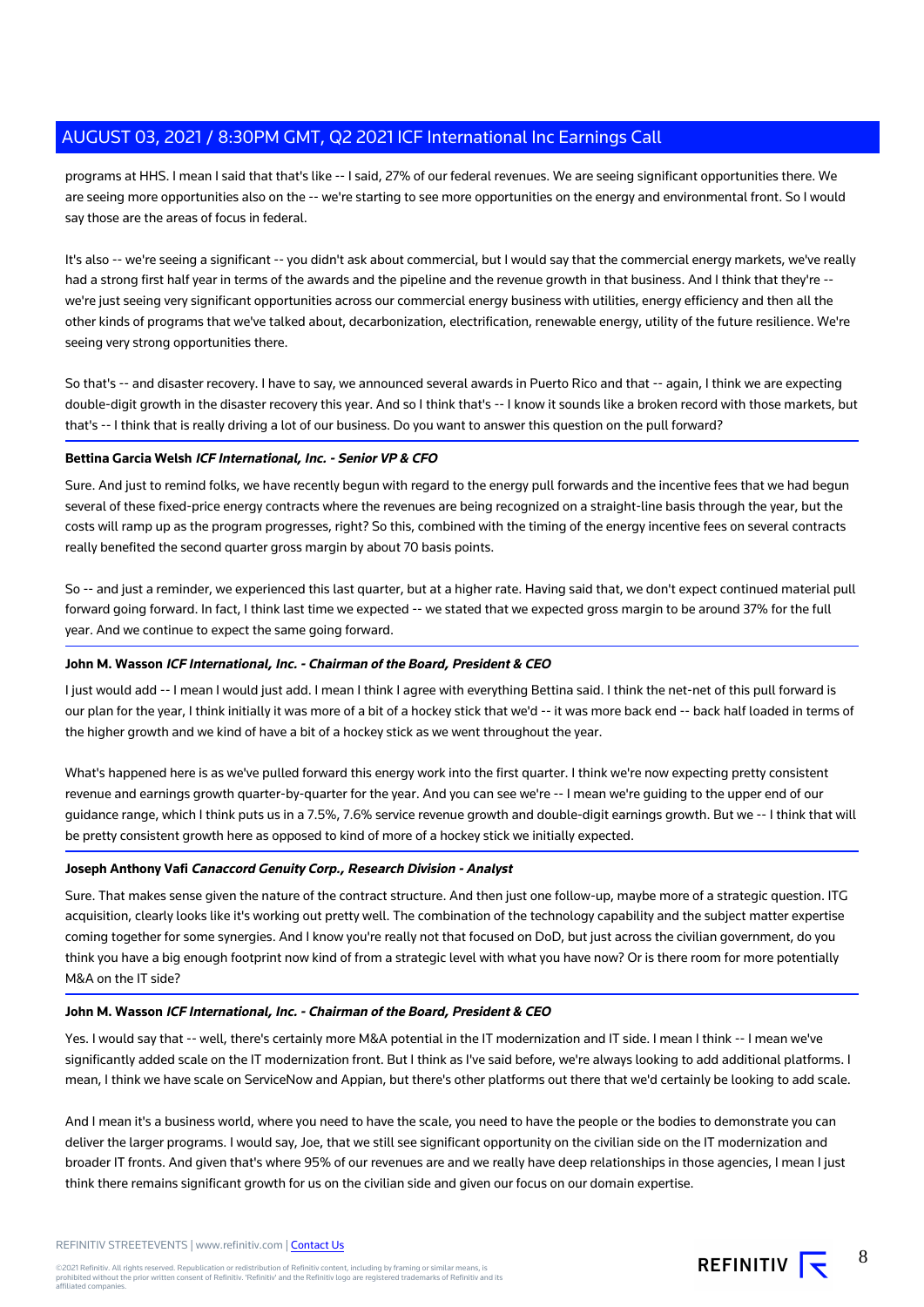On the defense side, we just don't have that level of domain expertise, and we don't have that market presence. And so I guess I think we -- I would say we continue to remain primarily focused on our civilian markets.

But having said that, I don't want to -- I mean, our second largest client in the firm, I think it's 5% or 6% of our revenues is DoD. And so we certainly will work there where we think we can compete and we can bring unique services. But I just will leave you with the thought that I think there's still a lot of headroom and growth opportunity for us in our core civilian markets on the IT front.

#### **Operator**

We have our next question from Sam England with Berenberg.

#### **Samuel England Joh. Berenberg, Gossler & Co. KG, Research Division - Analyst**

The first one, I was just wondering how you're viewing the opportunity from future pandemic-related health projects now. I know you've mentioned in the past that you thought it could be comparable or greater to the work you did around HIV and AIDS. So I just wondered what your latest view is there.

#### **John M. Wasson ICF International, Inc. - Chairman of the Board, President & CEO**

I think we're still optimistic about the longer-term opportunities around the pandemic. I think we still are in the immediate response phase. I think that the pandemic continues. There's a lot of focus on the Delta variant. We continue to support the immediate response phase. But I do think once we move beyond that, I mean there have been bills in Congress to look at how the government can be better prepared for future pandemics and what programs and governance might look like.

We still have conversations with our clients around those types of issues. But I would say that everybody is still in this immediate response phase. And so I think we're still optimistic about those opportunities. But I think it's still -- clients aren't ready to have those conversations and -- given that the focus is still on the immediate response phase.

#### **Samuel England Joh. Berenberg, Gossler & Co. KG, Research Division - Analyst**

Okay. Great. And then the next one, it's been a pretty busy labor environment so far this year. I just wondered what you're seeing in terms of wage inflation in 2021 and also what you've been seeing in terms of head count churn. And then I suppose linked to that, how do you see your hiring plans developing over the second half of 2021?

#### **John M. Wasson ICF International, Inc. - Chairman of the Board, President & CEO**

Well, sure. I mean I think you've touched on several issues there. So let me take them one at a time, and please remind me if I forget one of them. I would say in terms of the kind of labor availability and recruiting, I mean there's no question the current labor market is certainly tight. And as you know, every company is, including, I believe every company in our comp group and more broadly in the economy, is experiencing recruiting challenges in a tight labor market.

It's not entirely a new problem. I mean, in certain areas, even prior to the pandemic, IT modernization, energy, cyber, certainly we saw it in components. But certainly, it's more broad now. I would say, in the last several quarters, we have increased our investment in recruiting significantly to really make sure we're doing everything we can to bring the talent in, in a timely way. So we've hired more ICF recruiters. We're investing more in contract recruiters to find the staff.

I would say that with that investment and our market leadership position in the kind of the core markets we serve, which helps from a brand standpoint, we've been able to generally continue to meet our recruiting needs. I mean, 1 metric we track is time to start, which is the time between when we post a job description and then the candidate starts with ICF. So pre-pandemic, our time to start was averaging in 2019, 51.1 days. So far in 2021, we're at 53.3 days on average across the firm. And so I mean, it's up a couple of days, but all things considered, I'm pretty happy with that metric.

Now there are some very hot markets that those numbers would be higher, and there are more challenges. But to be honest, some of that was pre-pandemic. So I feel like we're -- it is a tight market. I think we're doing well on the recruiting front, and we'll continue to

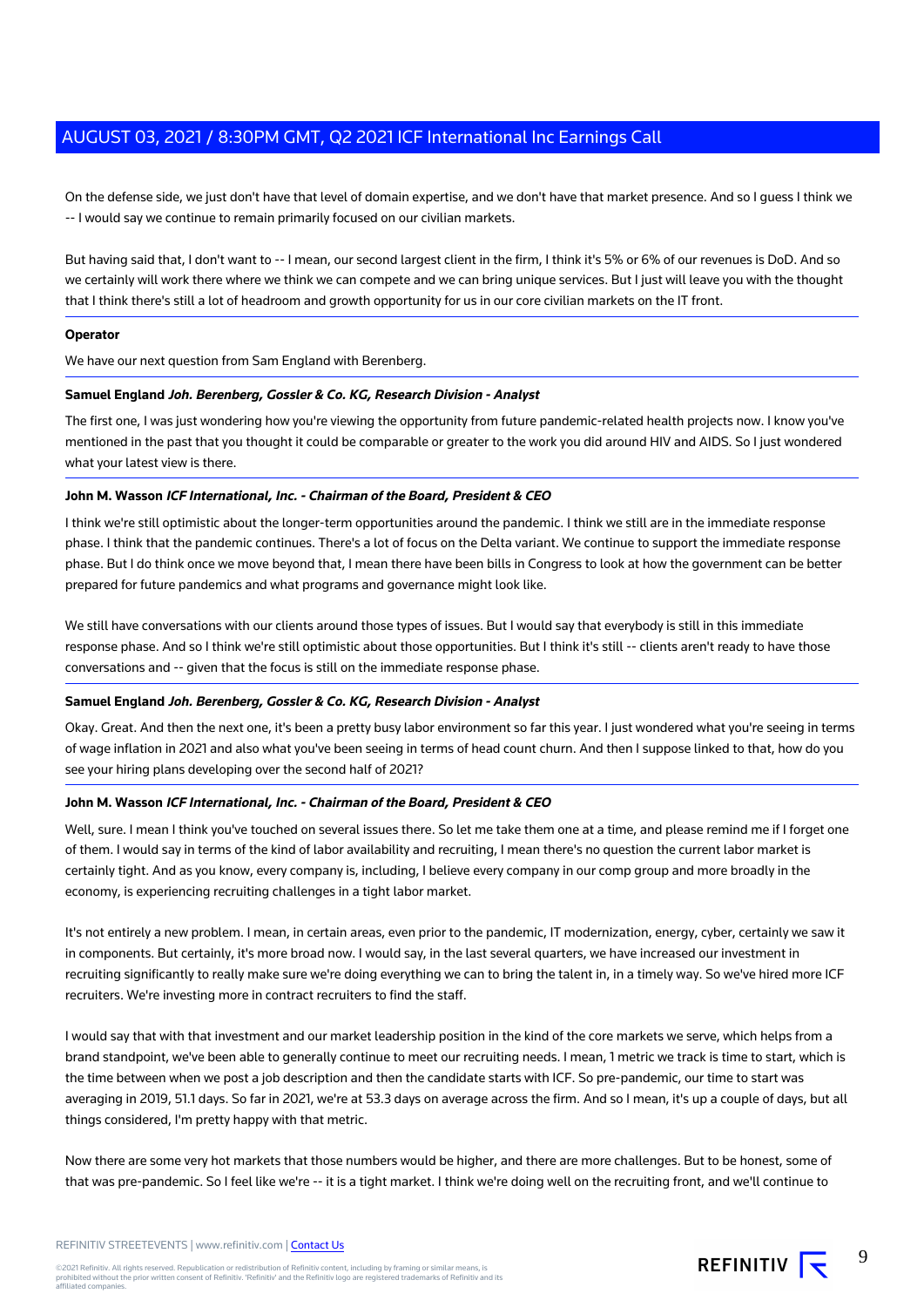invest a lot. The inflationary pressures. I think like everybody, we've certainly experienced some upward pressure on wages. I think we're -- and we're certainly carefully monitoring wage pressure and what's going on in our markets and making sure that we're at market and we're doing what we need to continue to incentivize, to address any issues on the wage front.

I would say we've talked a lot about we do have a strong culture. This is a mission-driven place, you can do impactful work. I think that helps us maintain the talent. But we are seeing inflationary pressures. I do think many of our -- most of our contracts have some form of escalation clauses that can help us manage that. And I think we've talked about from -- there will be -- there are savings we're incurring from the pandemic, reduced travel and entertainment expenses, which some of that will lock into the long run, reduce facilities footprint. So even with the wage pressure, I don't think we're going to see a material impact on our profitability from that. I guess you -- I don't want to drone on here too long.

You asked about turnover. I mean, again, I think much like recruiting, I mean we have seen some higher turnover, but I think we're managing it. I think pre-pandemic, our kind of core ICF turnover was about 14.6%. We're up to about 15.5% in the first 2 quarters of 2021. We're watching that carefully. We're managing it. We put in programs to stay engaged with our frontline employees. I mean one of the things we hear is, manage -- people are leaving -- the #1 reason people leave during the pandemic is they don't feel like they're engaged with their frontline manager. So we're managing that. I've talked about what we're doing on the compensation front and the culture. So generally, I think we're -- across all those topics, we're doing everything we can.

#### **Operator**

We have our next question from Andrew Nicholas with William Blair.

#### **Andrew Owen Nicholas William Blair & Company L.L.C., Research Division - Analyst**

First one, I wanted to just kind of follow up on commercial marketing. Just wondering if you could add some color to what you're hearing from customers in that business? Are they giving you any indications on timing of ramping up project activity there? And how are you kind of expecting the rest of the year to play out in that business?

#### **John M. Wasson ICF International, Inc. - Chairman of the Board, President & CEO**

Well, I think as I said in the quarter, for Q2, our business flattened out. We were, I think, up less than 1%, which obviously, the prior quarters, we have been down, given we were doing with -- obviously, during the first year of the pandemic, the business was down. We're now past the 1-year mark. So the business is essentially flat. As I said in my remarks, I think there are health care and the consumer packaged goods, we're seeing stronger opportunities there.

I would say that the client verticals that have been most severely impacted, hospitality, travel and tourism are still in the early stages of recovery. I wouldn't say that there's been a significant recovery there. I mean they're flattening out, they're not getting worse. But I think -- as I think we said when we did our guidance, we really didn't assume a material improvement for 2021. And I think with -- I think that is a good assumption.

I think it's a similar story with the European marketing services business, the event business we do in Europe for the European Commission. I mean, I think that's, again, been significantly impacted, and we -- it's flattened out, but we're not assuming a rebound there in 2021.

#### **Andrew Owen Nicholas William Blair & Company L.L.C., Research Division - Analyst**

Got it. And then for my follow-up, I was hoping to touch on margins quickly. Another really strong quarter there. Just wondering how you're thinking about the medium-term opportunity on that front given recent performance. And maybe if it's possible to quantify how much cost you'd expect to come back into the cost structure as things like travel and entertainment start to come back online, whether it's later this year or early next, that would be great.

#### **John M. Wasson ICF International, Inc. - Chairman of the Board, President & CEO**

I would say that generally on the margin front, I mean, I think we've guided for some time to adjusted EBITDA to service revenue. And I think our guidance this year is 13.5%, which is down slightly from last year, but I think we were at 13.7%, but still prior to that year, it's the

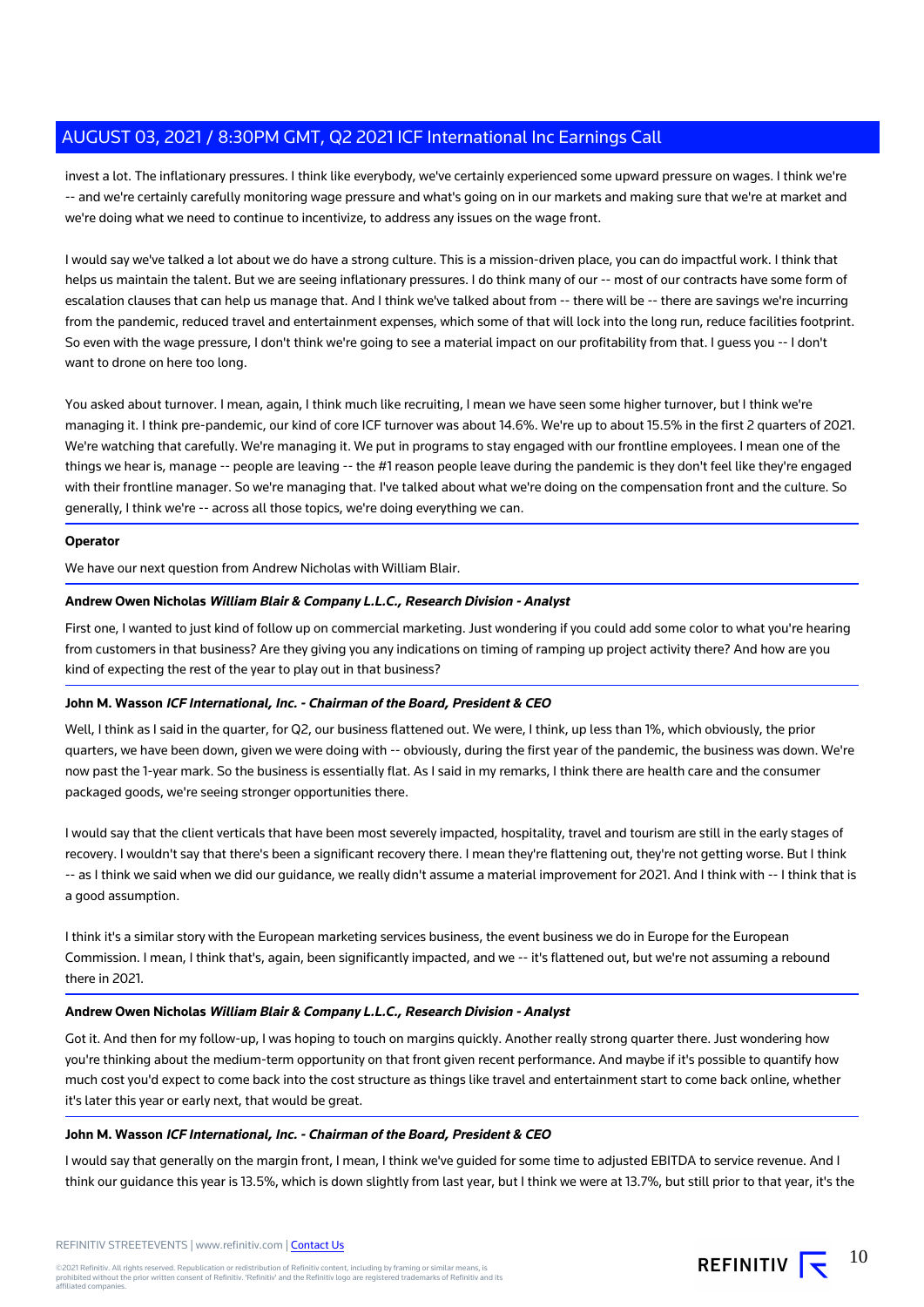highest -- taking -- setting aside the 13.7%, I think 13.5% would be the highest we've had since the time I've been here. So it has been trending up. I think we've said that generally, we're committed to delivering 10 to 20 bps improvement on that year-on-year based on mix, based on leveraging our back office, managing utilization.

I think as you -- on the travel and entertainment front, I think we've -- I mean, obviously, the travel entertainment is still significantly down through the first half of the year. I would expect generally that to trend upwards as we begin and then do more face-to-face business with our clients. I think we said in the long run that we'd expect capture at least a 25% savings in those -- in our travel and entertainment. And I think we expect to capture material savings on the facility and space front.

Now some of that will be invested back in business development and our people, which we're certainly doing right now given all the growth opportunities in front of us. So I guess what I would say is if we remain committed to 10 to 20 bps. And then depending on the mix and kind of how we invest back the savings in travel and entertainment, there's more room there, but I think I would stick with -- I'm sticking with my 10 to 20 bps for now, yes.

#### **Operator**

Our next question comes from Kevin Steinke with Barrington.

#### **Kevin Mark Steinke Barrington Research Associates, Inc., Research Division - MD**

You specifically called out aviation consulting is having a good quarter. So I don't know if there's anything behind that or to read into that in terms of a recovering economy and recovering travel or maybe it's kind of more one-off? Any color on that would be helpful.

#### **John M. Wasson ICF International, Inc. - Chairman of the Board, President & CEO**

Yes. Well, first, I just want to remind folks, our aviation consulting practice is a small practice. I mean I think it's a small practice, what's the change \$25 million, \$30 million of revenue in aviation. It's a small practice. I think they are seeing opportunity in a couple of areas. I think it's -- first of all, they do aircraft leasing arrangements with investment banks and leasing companies. We have seen some pickup in that work. We're also doing work for more international, European and Middle Eastern airlines. I think there's been some pick up in our strategy. And we actually do some environmental oriented work around greenhouse gases and that type of stuff. So yes, we're certainly seeing signs of improvement here, I think, in the last 2 quarters. And we're generally optimistic on that business. It is a small business, although it can also be highly profitable.

#### **Kevin Mark Steinke Barrington Research Associates, Inc., Research Division - MD**

Okay. Understood. That's helpful. When we think about IT modernization in the pipeline there, what does the pipeline specifically look like for some of the larger deals, \$100 million plus as that pipeline continues to build and develop?

#### **John M. Wasson ICF International, Inc. - Chairman of the Board, President & CEO**

Well, the pipeline has certainly been ramping up and has been quite robust. I don't have a breakdown in front of me, Kevin, on the breakdown. I mean \$100 million deal, north of the \$100 million deal on IT modernization is quite a large opportunity for us. I mean I think our sweet spot is more in the \$25 million to \$50 million range. I think we have been trending up in larger deals. But I don't have those figures in front of me. But I think they're trending up.

And we certainly -- as I said before, I think there are \$100 million plus, \$250 million deals out there. I think that does come down at the scale that you have to be able to demonstrate that you have the talent on board to deliver those scale of problems, which -- the scale of deals, which is us just -- can you demonstrate that you have the talent and depth on ServiceNow or Appian on some of the platforms to deliver contracts of that size.

#### **Kevin Mark Steinke Barrington Research Associates, Inc., Research Division - MD**

All right. That makes sense. I also lastly wanted to ask just about the California energy efficiency pipeline. I think you mentioned you continue to win some new deals there. But should we still think about maybe 2022 as when some of the larger opportunities come through and just the pipeline with regard to California energy efficiency.

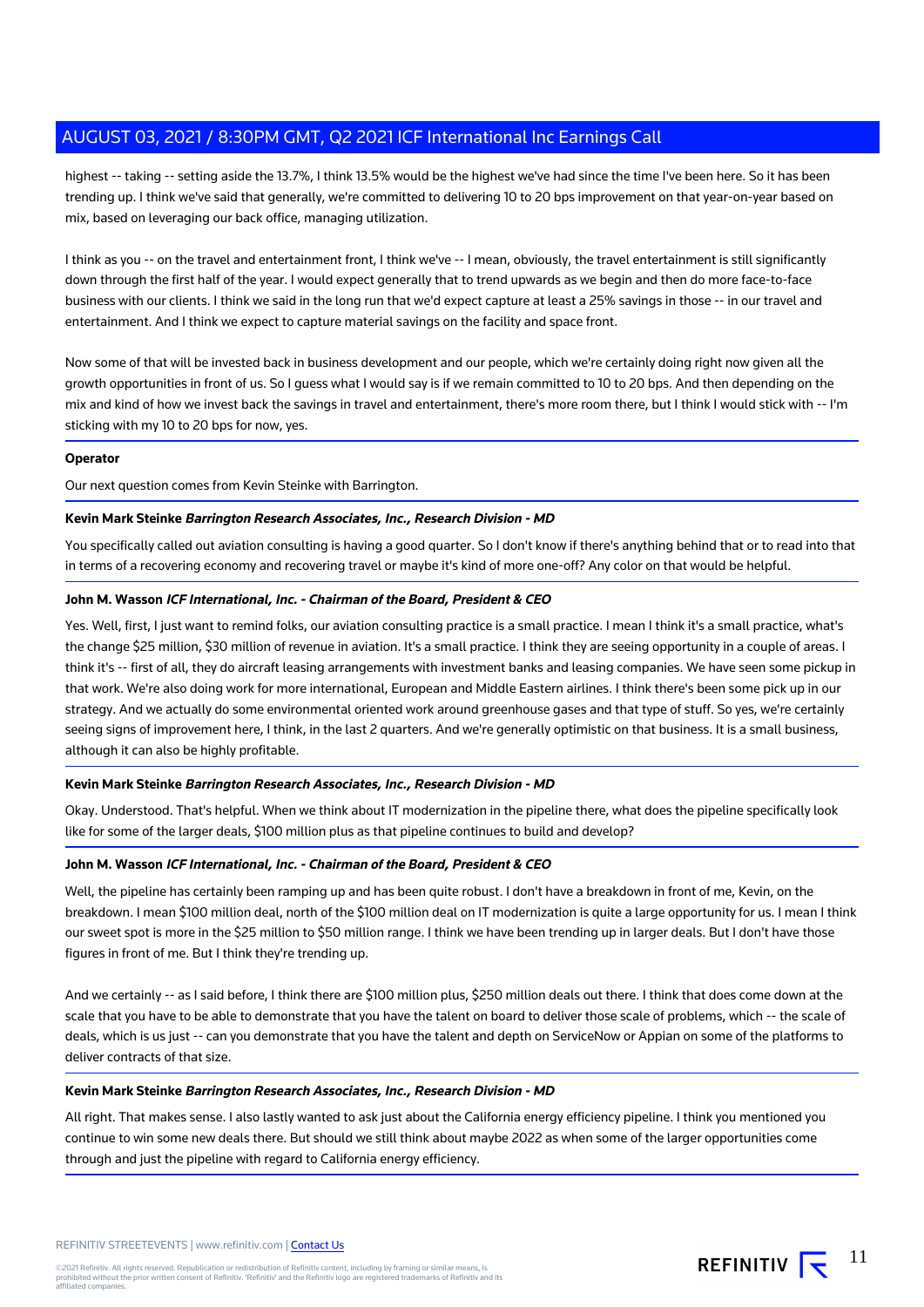#### **John M. Wasson ICF International, Inc. - Chairman of the Board, President & CEO**

Yes. I think the pipeline in California remains good. I do think that -- we are -- I mean there's a set of awards we've discussed that I think we're ramping up this year. There are a set of awards that we think will be later this year that would be more 2022 related. The other development or aspect of the California situation is, I think we talked about them outsourcing 60% of the work by 2022 or 2023. There is now a discussion around that number could go higher that the outsourcing in California could go as much as 100% by 2025 or for a year or 2 after that.

And so there is -- I think that -- what I would say there is I think there's certainly an increasing likelihood that the addressable market there will continue to increase beyond 2022, '23. And so I guess we'll be talking about California for over the next 4 or 5 years instead of just a couple of years.

#### **Operator**

(Operator Instructions) And our next question is from Marc Riddick with Sidoti & Company.

#### **Marc Frye Riddick Sidoti & Company, LLC - Business and Consumer Services Analyst**

I was wondering, you covered quite a bit already, but I was wondering if you could go back and talk a little bit about the strong pickup in activity with health and human services. And maybe you could walk us through sort of how that played into whether it was the messaging or the various needs around the pandemic in sort of how we should think about that, that would develop as the messages may need to change or be altered as we go forward with new challenges/discoveries?

#### **John M. Wasson ICF International, Inc. - Chairman of the Board, President & CEO**

I would say that our pipeline at HHS is pretty broad-based. I mean I think part of the story there is we are winning IT modernization work on the IT front within HHS and we're leveraging our relationships. That is our largest client. And so a significant portion of what we've been talking about in terms of ITG and we've been doing there is IT modernization related.

I would say the other thing that's certainly in the last 3 or 4 quarters, as you look to our book to bill and our awards, the -- we've won significant contracts, some of them recompetes, but recompete with plus ups on the human services side. And so for example, I mean, I think we've announced quite a long history of supporting the Head Start program in HHS and on recompetes where 4 or 5 regions where we had long-term contracts. We did want a new region in the last 6 to 9 months. We won a recompete for our child welfare information gateway, which had increased in funding. And we've won work on the social services side of the pandemic around -- broadly around education, homelessness, child abuse and school lunch programs.

So I would say the social services side of HHS, including some of the work we've done around the pandemic has been a net positive for us. And I think we obviously have been reporting the specific pandemic-related work we've been winning and kind of what our outlook is more -- be into immediate response phase.

But I think the other thing just to say there is the budget at HHS. I mean, in the Trump administration, the budgets in HHS went up nicely. And Biden's office, they're looking at even greater increases. So as the budgets go up, that -- I mean that has the potential to kind of lift all boats within HHS. I don't know, James, if there's anything I missed or?

#### **James C. Morgan ICF International, Inc. - Executive VP & Chief of Business Operations**

No, you covered key points.

#### **Marc Frye Riddick Sidoti & Company, LLC - Business and Consumer Services Analyst**

Okay. Great. And then I was wondering -- I wanted to shift over to the commercial side and certainly seeing as though that was encouraging with commercial activity. I was wondering if there's a -- is there any particular read through from the mix of client activity as to maybe some groups or clients or are there any particular verticals that have been more aggressive and active ahead of others? Are we starting to see some of the benefits of leisure, things like that?